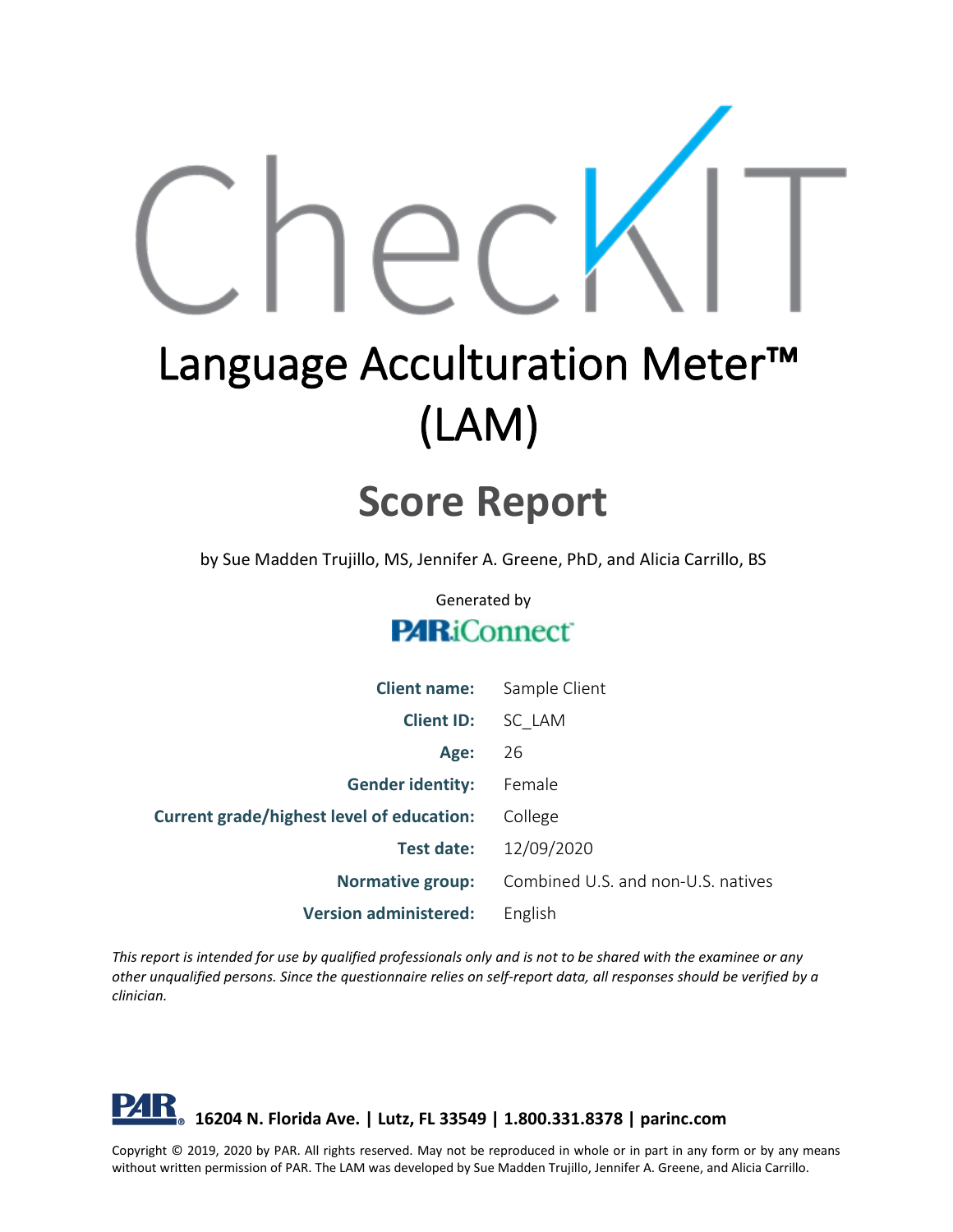## Overview

Sample, a 26-year-old, completed the Language Acculturation Meter (LAM) on 12/09/2020. The LAM is an instrument designed for individuals of all ages who are transitioning from Spanish to English-language proficiency. It provides information about the individual's background and educational history and assesses their use and perceived understanding of English. Sample's scores were compared to a combined group of U.S. natives and non-U.S. natives.

Sample reported arriving in the U.S. from Argentina. They arrived in the U.S. at 18 years of age. They have lived in the U.S. for 7 years and 11 months. Sample reported "Decent. With some trouble finding the correct word" when asked to describe their level of comfort and amount of conversational English.

Sample's Total scale score is in the 66<sup>th</sup> percentile. Scores for the Everyday Language Usage and English Comprehension scales are in the 76<sup>th</sup> and 62<sup>nd</sup> percentiles, respectively. When examining by cluster, Sample scored in the 58<sup>th</sup> percentile for Home Environment, the 81<sup>st</sup> percentile for Social Interaction, and the 73rd percentile for Academic/Cognitive. **Based on their responses to the Academic/Cognitive items, Sample may have achieved cognitive academic language proficiency. Additional follow-up is required to determine if assessment in English is appropriate.**

| <b>Education History</b> |                             |                                                       |                                                                  |                                                                   |                                        |  |  |
|--------------------------|-----------------------------|-------------------------------------------------------|------------------------------------------------------------------|-------------------------------------------------------------------|----------------------------------------|--|--|
| Grade                    | <b>Taught in</b><br>Spanish | <b>Bilingual</b><br>education<br>(ELL)<br>in the U.S. | <b>Taught in</b><br><b>English</b><br>outside the<br><b>U.S.</b> | <b>Taught in</b><br><b>English-only</b><br>classes<br>in the U.S. | Did not<br>attend school<br>this grade |  |  |
| Kindergarten             | $\checkmark$                |                                                       |                                                                  |                                                                   |                                        |  |  |
| $1st$ grade              | $\checkmark$                |                                                       |                                                                  |                                                                   |                                        |  |  |
| $2nd$ grade              | $\checkmark$                |                                                       |                                                                  |                                                                   |                                        |  |  |
| 3rd grade                | ✓                           |                                                       |                                                                  |                                                                   |                                        |  |  |
| 4 <sup>th</sup> grade    | $\checkmark$                |                                                       |                                                                  |                                                                   |                                        |  |  |
| $5th$ grade              |                             |                                                       |                                                                  |                                                                   |                                        |  |  |
| $6th$ grade              | $\checkmark$                |                                                       | $\checkmark$                                                     |                                                                   |                                        |  |  |
| $7th$ grade              | $\checkmark$                |                                                       |                                                                  |                                                                   |                                        |  |  |
| 8 <sup>th</sup> grade    | $\checkmark$                |                                                       | ✓                                                                |                                                                   |                                        |  |  |
| $9th$ grade              | ✓                           |                                                       | $\checkmark$                                                     |                                                                   |                                        |  |  |
| $10th$ grade             | $\checkmark$                |                                                       | $\checkmark$                                                     |                                                                   |                                        |  |  |
| $11th$ grade             |                             |                                                       |                                                                  |                                                                   |                                        |  |  |
| 12 <sup>th</sup> grade   | ✓                           |                                                       |                                                                  | $\checkmark$                                                      |                                        |  |  |
| College                  |                             |                                                       |                                                                  |                                                                   |                                        |  |  |